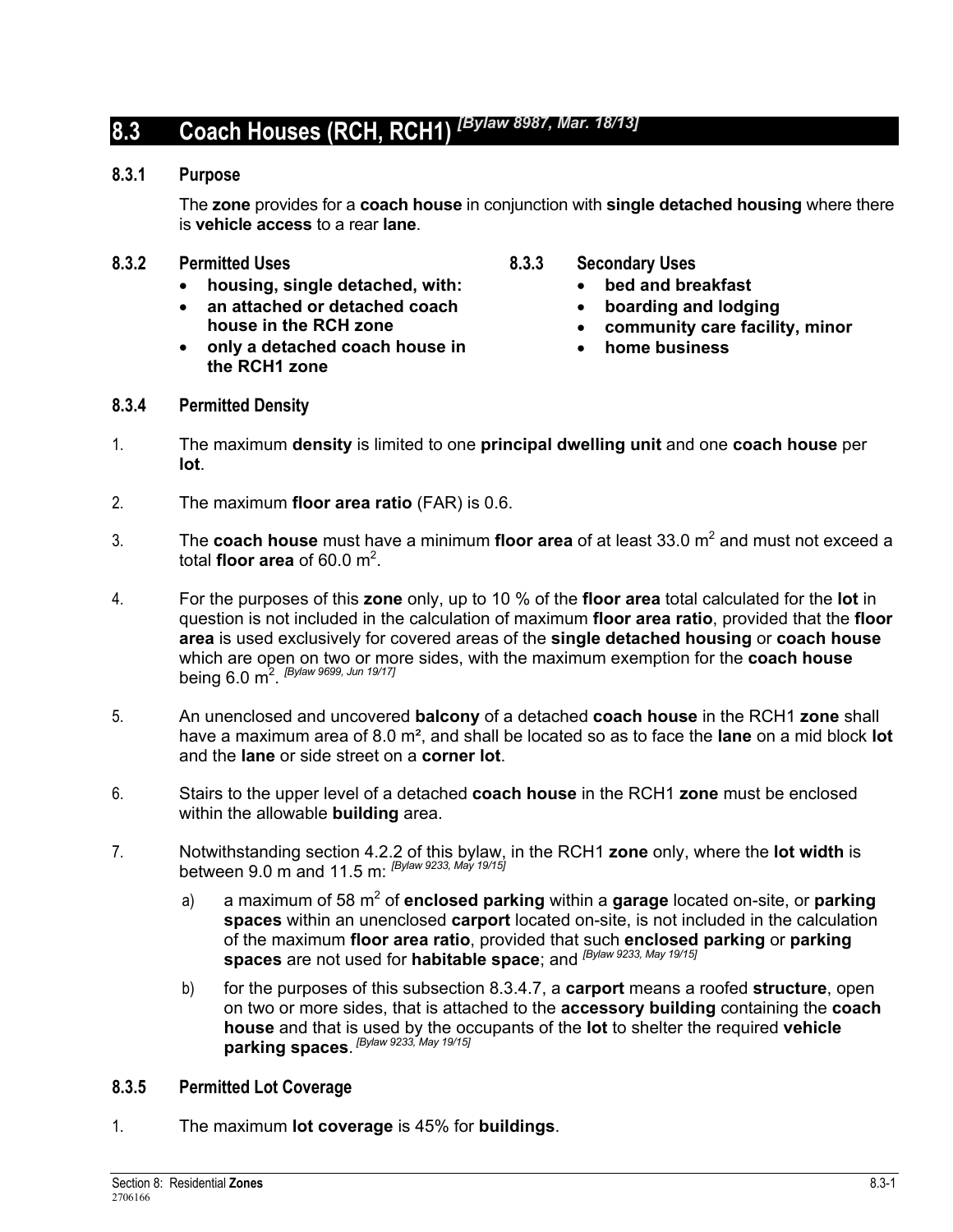- 2. No more than 70% of a **lot** may be occupied by **buildings**, **structures** and **non-porous surfaces**.
- 3. 20% of the **lot area** is restricted to **landscaping** with live plant material.
- **8.3.6 Yards & Setbacks***[Bylaw 9233, May 19/15]*
- 1. The minimum **front yard** is 6.0 m, except that **accessory buildings**, **coach houses**, **carports**, **garages** and **parking spaces** must be **setback** a minimum of 15.0 m. *[Bylaw 9233, May 19/15]*
- 2. The minimum **interior side yard** in the RCH **zone** is: *[Bylaw 9233, May 19/15]*
	- a) 1.2 m for a **principal building**;  *[Bylaw 9233, May 19/15]*
	- b) 0.6 m for an **accessory building** containing a detached **coach house**.  *[Bylaw 9233, May 19/15]*
- 3. The minimum **interior side yard** for a **principal building** in the RCH1 **zone** is 1.2 m. *[Bylaw 9233, May 19/15]*
- 4. On an **interior lot** in the RCH1 **zone**, where the **lot width** is between 9.0 m and 11.5 m: *[Bylaw 9233, May 19/15]*
	- a) the minimum **setback** for an **accessory building** containing a **coach house** to one side lot line is 0.6 m for the ground floor and 1.2 m for the upper floor; and<sup>[Bylaw 9233,</sup> *May 19/15]*
	- b) the minimum **setback** for an **accessory building** containing a **coach house** to the opposite and opposing **side lot line** is 1.8 m. *[Bylaw 9233, May 19/15]*
- 5. On an **interior lot** in the RCH1 **zone**, where the **lot width** is greater than 11.5 m: *[Bylaw 9233, May 19/15]*
	- a) the minimum **setback** for an **accessory building** containing a **coach house** to one **side lot line** is 1.2 m; and*[Bylaw 9233, May 19/15]*
	- b) the minimum **setback** for an **accessory building** containing a **coach house** to the opposite and opposing **side lot line** is 1.8 m. *[Bylaw 9233, May 19/15]*
- 6. In addition to subsections 8.3.6.4 and 8.3.6.5, an **accessory building** containing a **coach house** on an **interior lot** with an east-west orientation shall be located closest to the southern **interior side lot line**, to reduce shadowing on the **adjacent lot** to the north. *[Bylaw 9233, May 19/15]*
- 7. In the RCH1 **zone** only, **bay windows** and **hutches** which form part of the **coach house** may project for a distance of 0.6 m into the **side yard**.  *[Bylaw 9233, May 19/15]*
- 8. The minimum **exterior side yard** is 3.0 m. *[Bylaw 9233, May 19/15]*
- 9. The minimum **rear yard** is 6.0 m for the **single detached housing**, except for a **corner lot** where the **exterior side yard** is 6.0 m, in which case the **rear yard** is reduced to 1.2 m. *[Bylaw 9233, May 19/15]*
- 10. A detached **accessory building** other than a detached **coach house**, of more than 10.0 m<sup>2</sup> in the RCH **zone** may be located in the **rear yard** but no closer than 3.0 m to a **lot line abutting** a public **road** or 1.2 m to any other **lot line**.  *[Bylaw 9233, May 19/15]*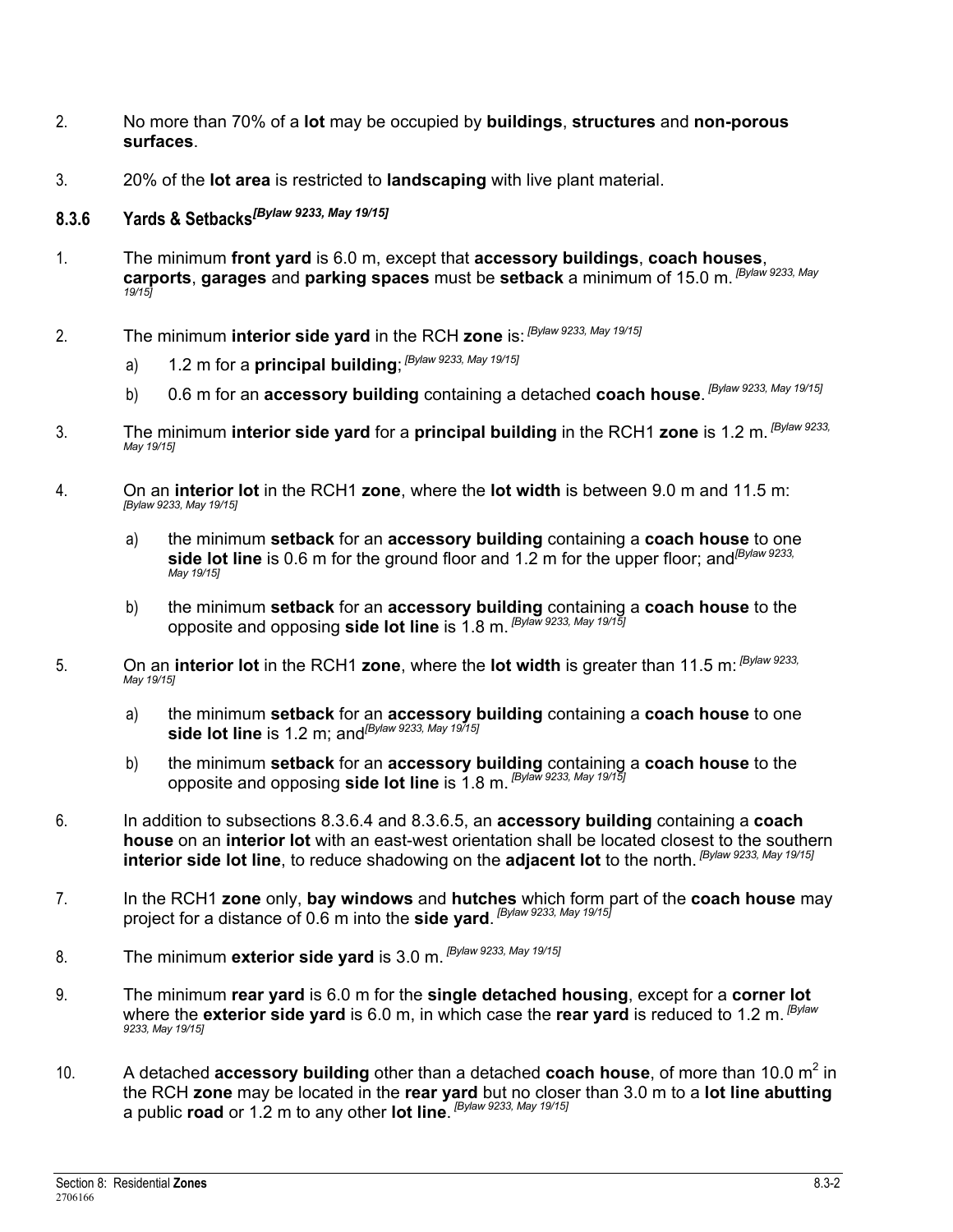- 11. A **coach house** in the RCH1 **zone** shall be located within 1.2 m and 10.0 m of the **rear lot line**.  *[Bylaw 9233, May 19/15]*
- 12. The minimum **building separation space** between the principal **single detached housing** unit and the **accessory building** containing: *[Bylaw 9233, May 19/15]*
	- a) a **coach house** in the RCH **zone** is 3.0 m; and *[Bylaw 9233, May 19/15]*
	- b) a **coach house** in the RCH1 **zone** is 4.5 m. *[Bylaw 9233, May 19/15]*
- 13. Only one wall of the **coach house** may be attached to the **single detached housing** in the RCH **zone**.  *[Bylaw 9233, May 19/15]*
- 14. **Coach houses** and **accessory buildings** are not permitted in the **front yard**.  *[Bylaw 9233, May 19/15]*
- 15. Waste and recycling bins for a **coach house** in the RCH1 **zone** shall be located within a **screened structure** that is **setback** a minimum of 1.5 m from the **rear lot line**.  *[Bylaw 9233, May 19/15]*
- 16. **Building** elements in a **coach house** in the RCH1 **zone** that promote sustainability objectives such as solar panels, solar hot water heating systems and rainwater collection systems may project 0.6 m into the **side yard** and **rear yard**.  *[Bylaw 9233, May 19/15]*
- 17. An unenclosed and uncovered **balcony** of a detached **coach house** in the RCH1 **zone**, located so as to face the **lane** on a mid block **lot** and the **lane** or side street on a **corner lot**, may project 0.6 m into the **rear yard**.  *[Bylaw 9233, May 19/15]*

### **8.3.7 Permitted Heights**

- 1. The maximum height for single detached housing is  $2\frac{1}{2}$  storeys or 9.0 m, whichever is less, but it shall not exceed the residential vertical lot width envelope and the residential lot depth vertical envelope. For a principal building with a flat roof, the maximum height is 7.5 m. *[Bylaw 9223, Apr 20/15]*
- 2. The ridge line of a side roof dormer may project horizontally up to 0.91 m beyond the **residential vertical lot width envelope** but no further than the **setback** required for the **interior side yard** or the **exterior side yard**.
- 3. The ridge line of a front roof dormer may project horizontally up to 0.91 m beyond the **residential vertical lot depth envelope** but no further than the **setback** required for the **front yard**.
- 4. For the purpose of this **zone** only, **residential vertical lot depth envelope** means a vertical envelope located at the minimum **front yard setback** requirement for the **lot** in question.
- 5. The residential vertical lot depth envelope is:
	- a) calculated from the **finished site grade**; and
	- b) formed by a plane rising vertically 5.0 m to a point and then extending upward and away from the required **yard setback** at a rate of the two units of vertical rise for each single unit of horizontal run to the point at which the plane intersects to the maximum **building height**.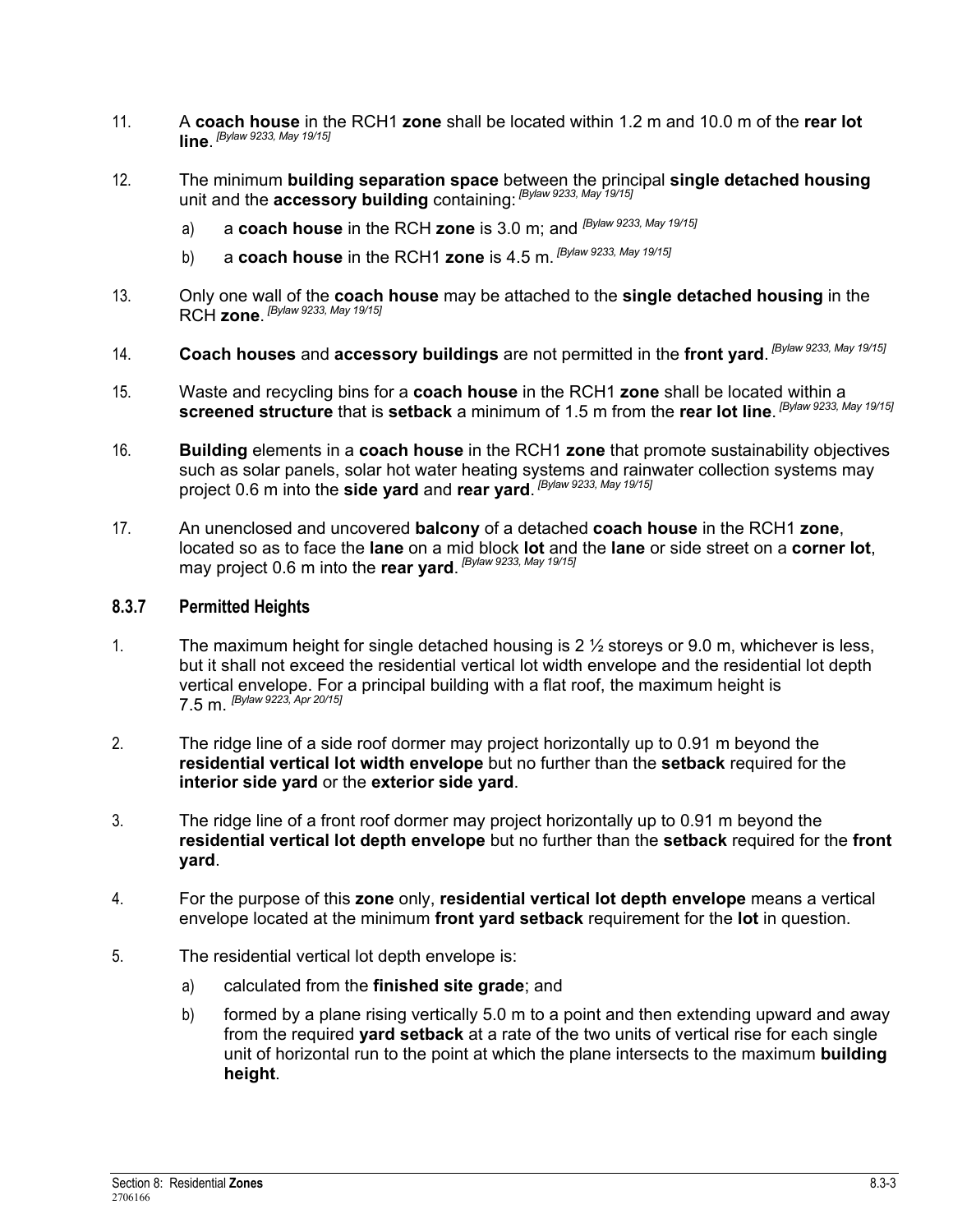- 6. The maximum **height** for an **accessory building** containing a **coach house** shall be: *[Bylaw 9280, Sep 14/15]*
	- a) in the RCH **zone**, 2 **storeys** or 7.4 m, whichever is less, measured to the roof ridge; and *[Bylaw 9280, Sep 14/15]*
	- b) in the RCH1 **zone**, 2 **storeys** or 6.5 m above the highest elevation of the crown of the **abutting lane** measured to the roof ridge, whichever is less. *[Bylaw 9280, Sep 14/15] [Bylaw 9490, Mar 21/16]*
- 7. In addition to the requirements in subsection 8.3.7.6, in the RCH1 **zone**, where the **lot width** is between 9.0 m and 11.5 m: *[Bylaw 9233, May 19/15]*
	- a) any portion of the ground floor of an **accessory building** used for parking provided in a **tandem arrangement** that extends beyond the footprint of the second **storey** of a **coach house** shall be no higher than 4.0 m above the highest elevation of the crown of the **abutting lane**; and *[Bylaw 9233, May 19/15]*
	- b) the roof over the portion of the ground floor of an **accessory building** used for parking provided in a **tandem arrangement** must have a minimum pitch of 4:12 and be a gable end roof design. *[Bylaw 9233, May 19/15]*
- 8. In the RCH1 **zone**:  *[Bylaw 9233, May 19/15]*
	- a) the **first storey** of an **accessory building** containing a **coach house** facing the **single detached housing** shall have a sloping skirt roof, and the maximum height of the **eave** of the sloping skirt roof shall be 3.7 m above **grade**;  *[Bylaw 9233, May 19/15]*
	- b) the maximum height to the top of the sloping skirt roof of the **first storey** of an **accessory building** containing a **coach house** facing the **single detached housing** shall be 4.0 m above **grade**; and *[Bylaw 9233, May 19/15]*
	- c) for the purpose of this subsection 8.3.7.8 only, **grade** means the finished ground elevation around the **accessory building** containing the **coach house**.  *[Bylaw 9233, May 19/15]*
- 9. The maximum **height** for **accessory structures** is 9.0 m.

### **8.3.8 Subdivision Provisions/Minimum Lot Size**

1. The minimum **lot** dimensions and areas are as follows, except that the minimum **lot width** for **corner lots** is an additional 2.0 m:

| Zone             | Minimum<br>frontage | Minimum<br>lot width | Minimum lot<br>depth | Minimum<br>lot area  |
|------------------|---------------------|----------------------|----------------------|----------------------|
| <b>RCH</b>       | 6.0 <sub>m</sub>    | 9.0 <sub>m</sub>     | 24.0 m               | 270.0 m <sup>2</sup> |
| RCH <sub>1</sub> | 6.0 <sub>m</sub>    | 9.0 <sub>m</sub>     | 35.0 m               | $315.0 \text{ m}^2$  |

2. A **coach house** may not be **subdivided** from the **lot** on which it is located.

### **8.3.9 Landscaping & Screening**

1. **Landscaping** and **screening** shall be provided in accordance with the provisions of Section 6.0, except that in the RCH and RCH1 **zone**: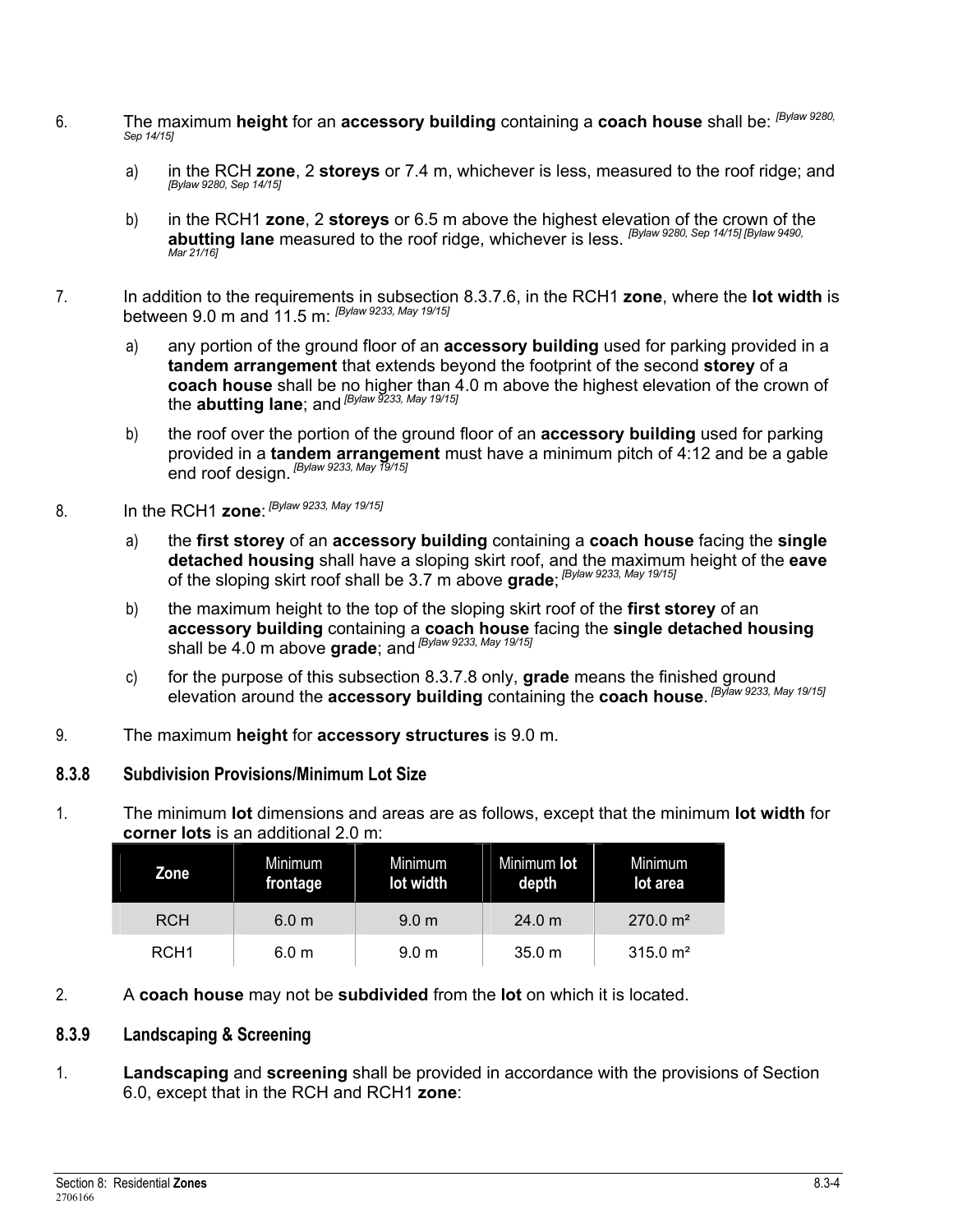- a) **fences**, when located within 3.0 m of a **side lot lane abutting** a public **road** or 6.0 m of a **front lot line abutting** a public **road**, shall not exceed 1.2 m in **height**; and
- b) **fences**, when located elsewhere within a required **yard**, shall not exceed 1.83 m in **height**.
- 2. A private outdoor space shall be provided on the **lot** zoned:
	- a) RCH with a minimum area of 20.0  $m<sup>2</sup>$  and a minimum width and depth of 3.0 m; and
	- b) RCH1 with a minimum area of 30.0  $m<sup>2</sup>$  and a minimum width and depth of 3.0 m.
- 3. All private outdoor space, regardless if it is in the RCH **zone** or RCH1 **zone** shall not be:
	- a) located in the **front yard**; and
	- b) occupied or obstructed by any **buildings**, **structures**, projections and on-site parking, except for **cantilevered roofs** and **balconies** which may project into the private outdoor space for a distance of not more than 0.6 m.
- 4. A private outdoor space in the RCH1 **zone**:
	- a) shall be for the benefit of the **coach house** only;
	- b) may include an open or covered deck, unenclosed **balcony**, **patio** pavers, **porch** or **fenced yard** space which is clearly defined and screened through the use of **landscaping**, planting or architectural features such as trellises, low **fencing** or planters, but not space used for parking purposes; and
	- c) shall be accessed from the rear yard, lane or coach house.
- 5. The **rear yard** between a **coach house** and the **lane** in the RCH1 **zone**, including the **building** entry to the **coach house**, must incorporate: *[Bylaw 9233, May 19/15]*
	- a) the planting of appropriate trees (e.g. small species or fastigiate/columnar) and other attractive soft **landscaping**, but not low ground cover, so as to enhance the visual appearance of the **lane**; and *[Bylaw 9233, May 19/15]*
	- b) high quality permeable materials where there is a driveway to **parking spaces** and where the **lane** has curb and gutter. *[Bylaw 9233, May 19/15]*
- 6. In the RCH1 **zone**, a high quality **screen** shall be located between the **lane** and any surface **parking spaces** parallel to the **lane**, and along the **lot line** adjacent to any surface **parking spaces** if **abutting** a neighbouring **lot**. Where the space is constrained, a narrow area sufficient for the growth of plant material shall be provided at the base of the **screen**. <sup>[Bylaw 9233,</sup> *May 19/15]*
- 7. The **yard** between the **coach house** and the **road** on a **corner lot** in the RCH1 **zone** shall be designed and treated as the **front yard** of the **coach house**, not be used as private outdoor space and have quality surface treatment, soft **landscaping** and attractive plant materials.
- 8. Where vertical greening is used in the RCH1 **zone** as a means to improve privacy, it may include **building** walls and/or the provision of **fences** and arbours as support structures for plants. In constrained areas, tall plantings may include varieties of bamboo for **screening** and **landscaping**.